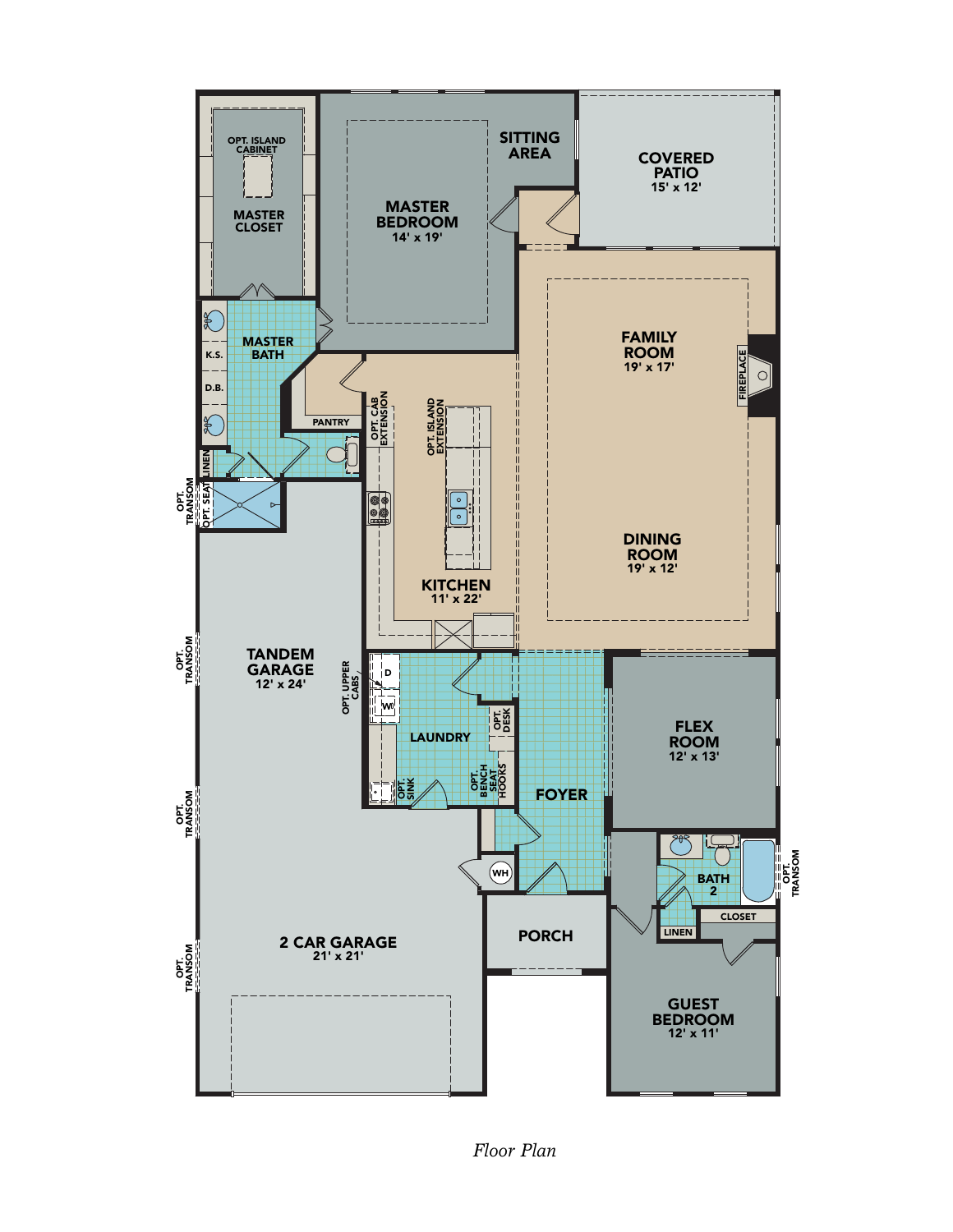



*Opt. Extended Covered Patio*

*Opt. Powder*



*Opt. Outdoor Amenity 1*

*Opt. Outdoor Amenity 2*

*Opt. Outdoor Amenity 3*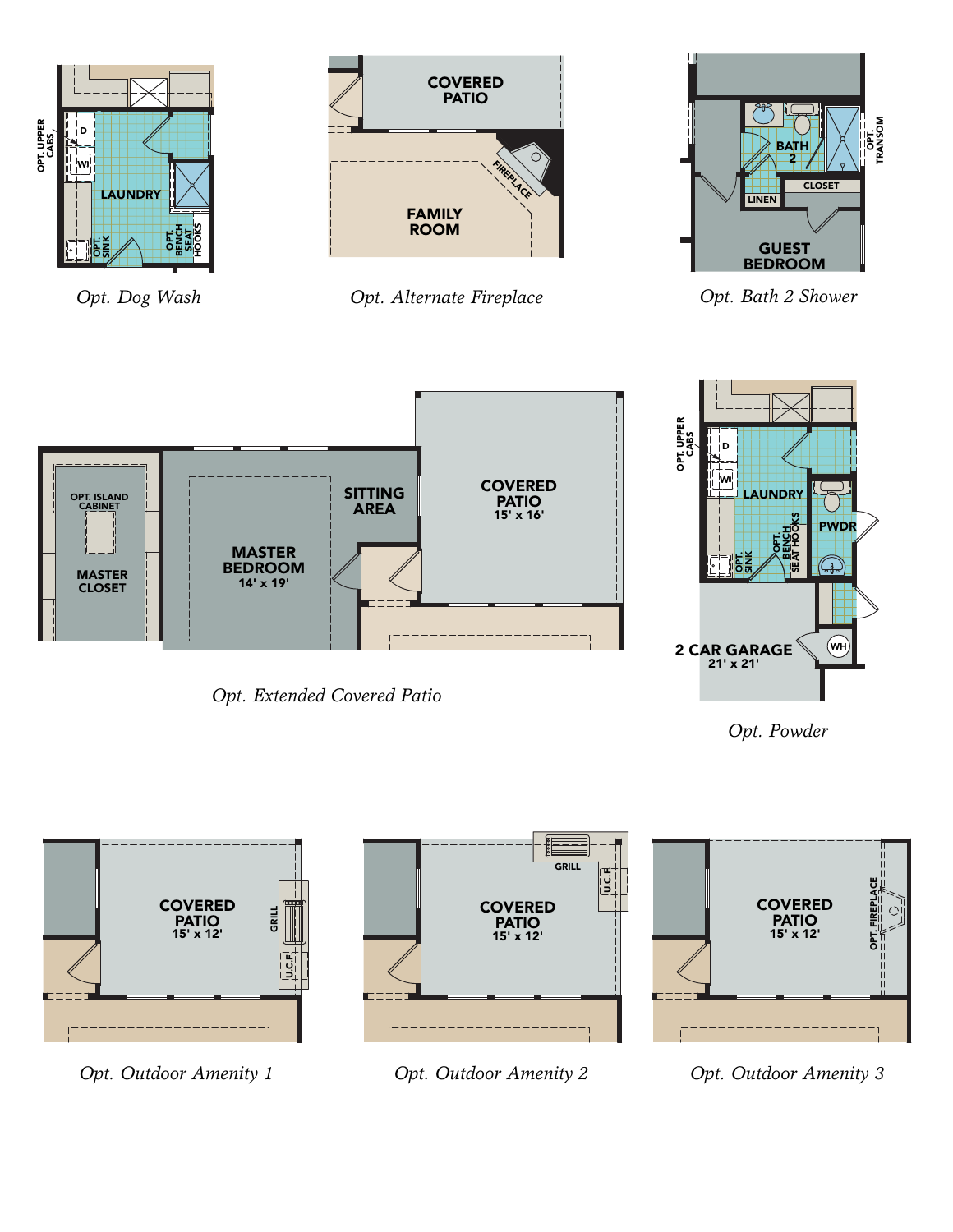

*Opt. Bedroom 3*

*Opt. Study*





*Opt. Craft Room*

*Opt. Media Room*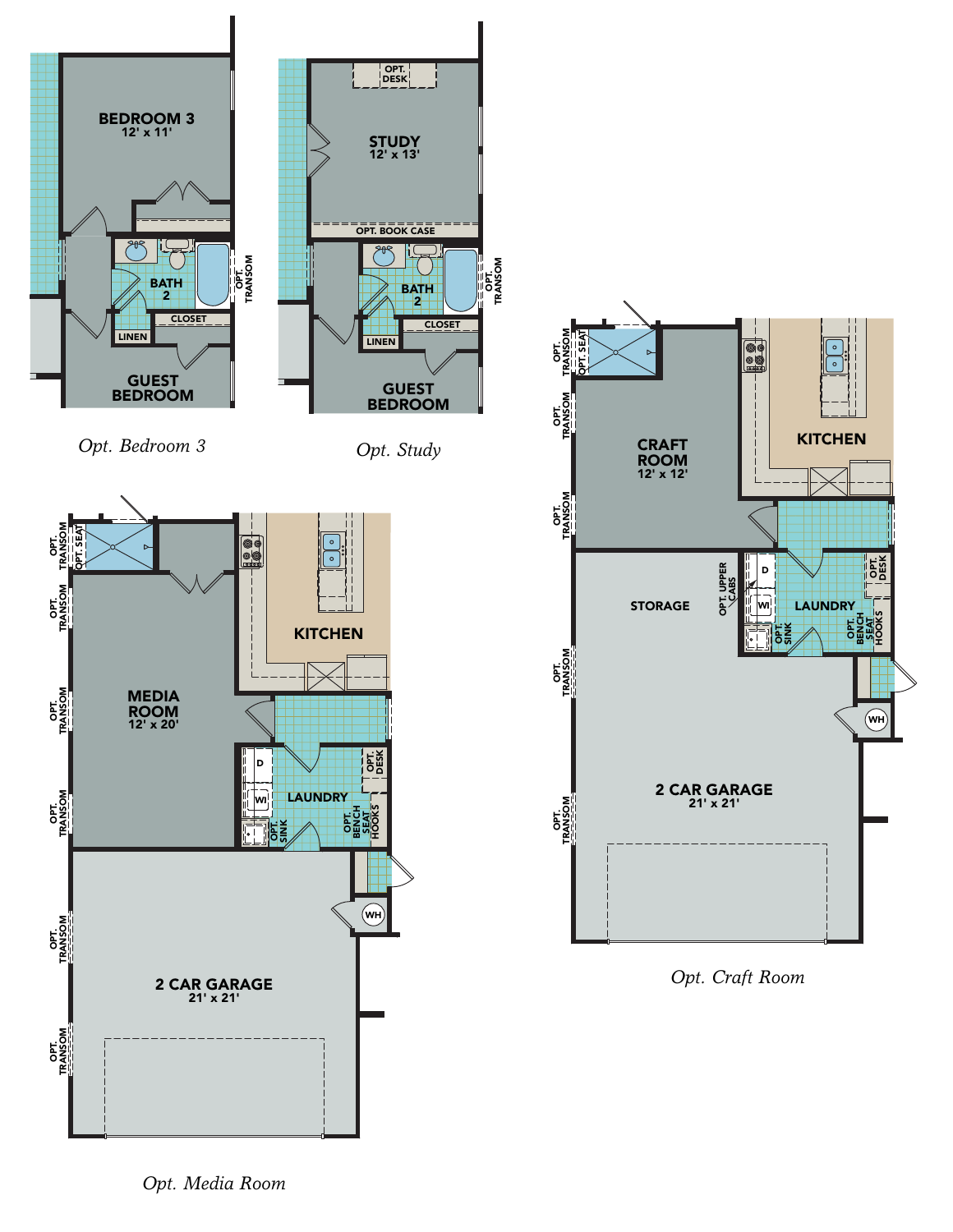

*Opt. Free Standing Tub*



*Opt. Walk In Shower 2*